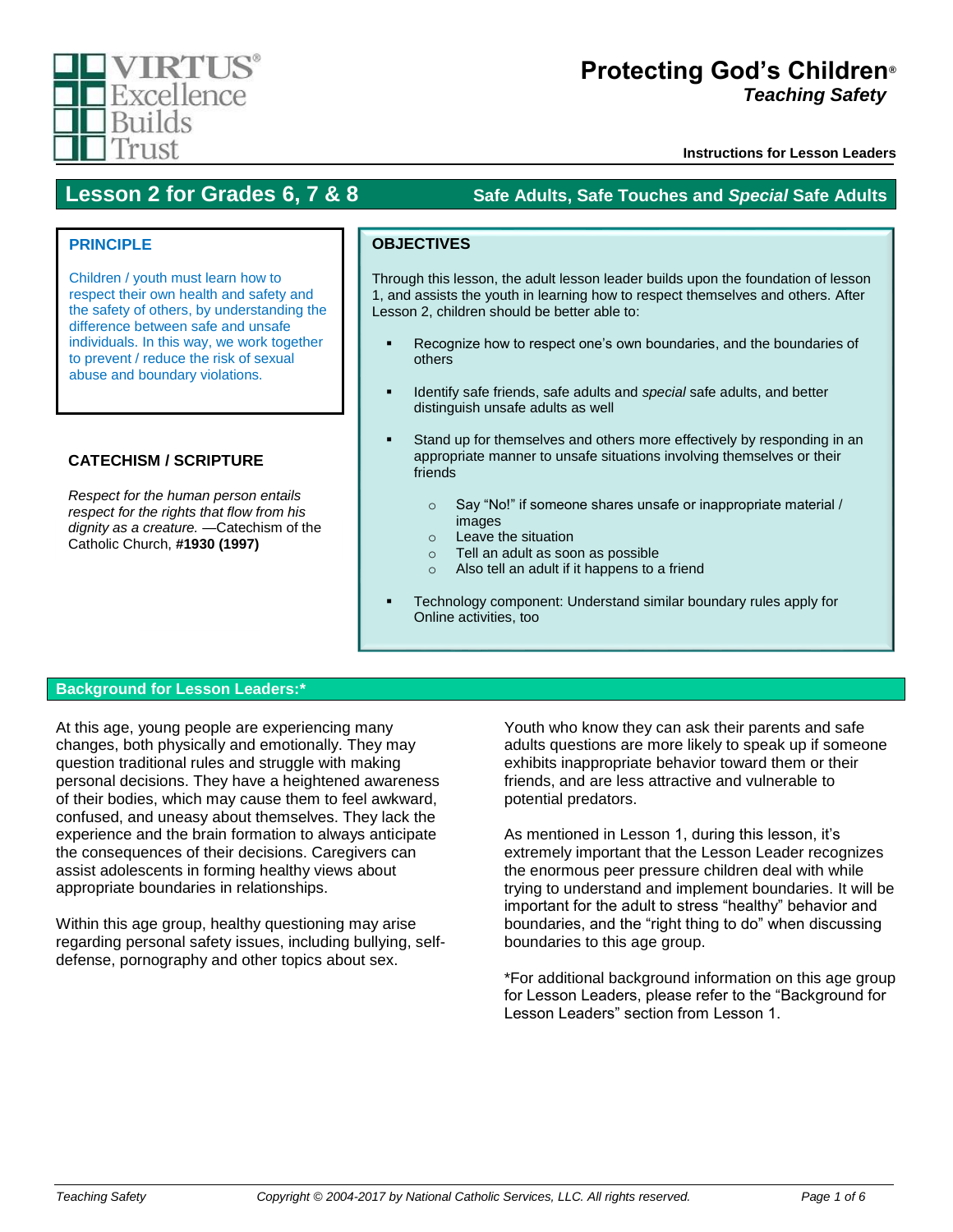### **ACTIVITY OPTION #1: Play the (optional) introductory video as an icebreaker**

The introductory video for grades 6-8 is designed to open a simple discussion with children about personal boundaries and touching safety. The video is approximately six minutes long and is neither created nor intended as a substitute for the lesson itself. It's merely an intro designed to "break the ice" and assist the transition into completing the interactive Lesson Activity options. It must be used in conjunction with an additional activity option, since discussion and practice are the critical components needed to teach children how to protect themselves. They learn best by "doing"; not just listening.

#### **ACTIVITY OPTION #2: Review and discuss the vocabulary words**

- **Peer Pressure**—the strong influence of a group—especially of young people—on members of that group to behave as everyone else does.
- **Boundaries**—the limits that define one person as separate from another or others. Boundaries may be physical, emotional, mental, behavioral and spiritual, and may also involve language. To violate someone's boundaries means to come into their personal space, get too close to them, touch body parts that are private, force them to do something they don't want to do, etc. Sometimes it is just someone leaning on you that makes you to feel crowded or uncomfortable.
- **Respecting boundaries**—we should have respect for ourselves, and respect for others. Respect for ourselves means we understand our dignity and value as a person, and work to create or maintain boundaries to protect ourselves. We feel upset or uncomfortable when someone doesn't honor our own boundaries, and we communicate with the right person if we need help. Respecting another's boundaries means you care about them, and won't do anything that would bring them harm, and that you communicate with the right person to get them help if they are being harmed by someone else. [Give children examples of respecting others, i.e. not calling people mean names, not hitting others, following rules at school or at home, stopping an activity when someone asks, letting an adult know when someone is in pain or hurt, etc.]
- **Safe friends and safe adults**—safe people won't hurt you without a good reason and won't intentionally confuse or manipulate you. They listen to and consistently respect boundaries, and follow the rules. [Explain that a child may have many safe friends and adults. Give children examples of adult behavior that could hurt them, but may be necessary for the child's safety, i.e. medical exams, vaccinations, throat swabs, removing splinters, stopping a child from running into the road, etc.]
- *Special* **safe adult**—*special* safe adults are those very few special adults who can see or touch a child's private body parts, but only for the purpose of keeping the child safe, clean and healthy. They have permission to help with bathing, restrooms, putting on clothes, and providing care when sick. Not every safe adult is a *special* safe adult, and sometimes *special* safe adults are only for specific occasions or reasons. [Give children examples of *special* safe adults who are always *special* safe adults, including a child's mother or father. Also, give an example of someone who is a *special* safe adult for specific reasons at a specific time, such as a doctor or nurse—but only for specific purposes and when a parent or caretaker is also present.]
- **Unsafe friends and unsafe adults**—unsafe friends and unsafe adults put a child at risk for emotional, spiritual and physical harm. These are people who place a child in danger for their own purposes without concern for the welfare of the child. They also do not consistently listen to the parents' wishes or the child's boundaries. [Tell children we can know when someone is unsafe if they do not follow the rules or listen to our boundaries.]
- **Safe touches**—touches that have a good purpose, aren't intended to hurt and should be familiar. They're safe and can also be meant to keep you healthy, even if the person isn't known well, as long as the touches are appropriate for the particular relationship, such as when mom kisses your forehead at night, when you high-five your teammate, etc. [Avoid saying safe touches that *feel* good are "safe, loving or show someone loves you" since sometimes touches are safe and necessary, but can also hurt—although they hurt for a good reason to keep children safe, such as stiches, a doctor shot or dental cleanings.]
- **Unsafe touches**—touches that are inappropriate, could be meant to hurt or scare, or are contrary to the touching rules. If unsure about a touch, ask a parent. [Provide examples of unsafe touches, such as hitting, punching, tripping, kicking, spitting, touching private parts, etc.]
- **Secret**—something kept hidden, never told or unexplained. Secrets exclude others and have potential to harm, sometimes causing the person involved to feel frightened or uncomfortable. [For example, let children know that there are no secrets when it comes to personal and physical safety. Tell children it's wrong for an adult or another youth to ask to keep a secret about safety—especially unsafe touches—because that's a way for people to get hurt. If an individual tries to make a child keep a secret or makes him / her feel frightened, the child must know to communicate this information right away to a parent or caring adult—and be reassured that the child will be protected regardless of threats or seeming consequences of "telling."]

**Note:** It is possible to demonstrate personal boundaries by having children stand close to one another.

When children live in metropolitan cities, talk about personal space boundaries on public transportation.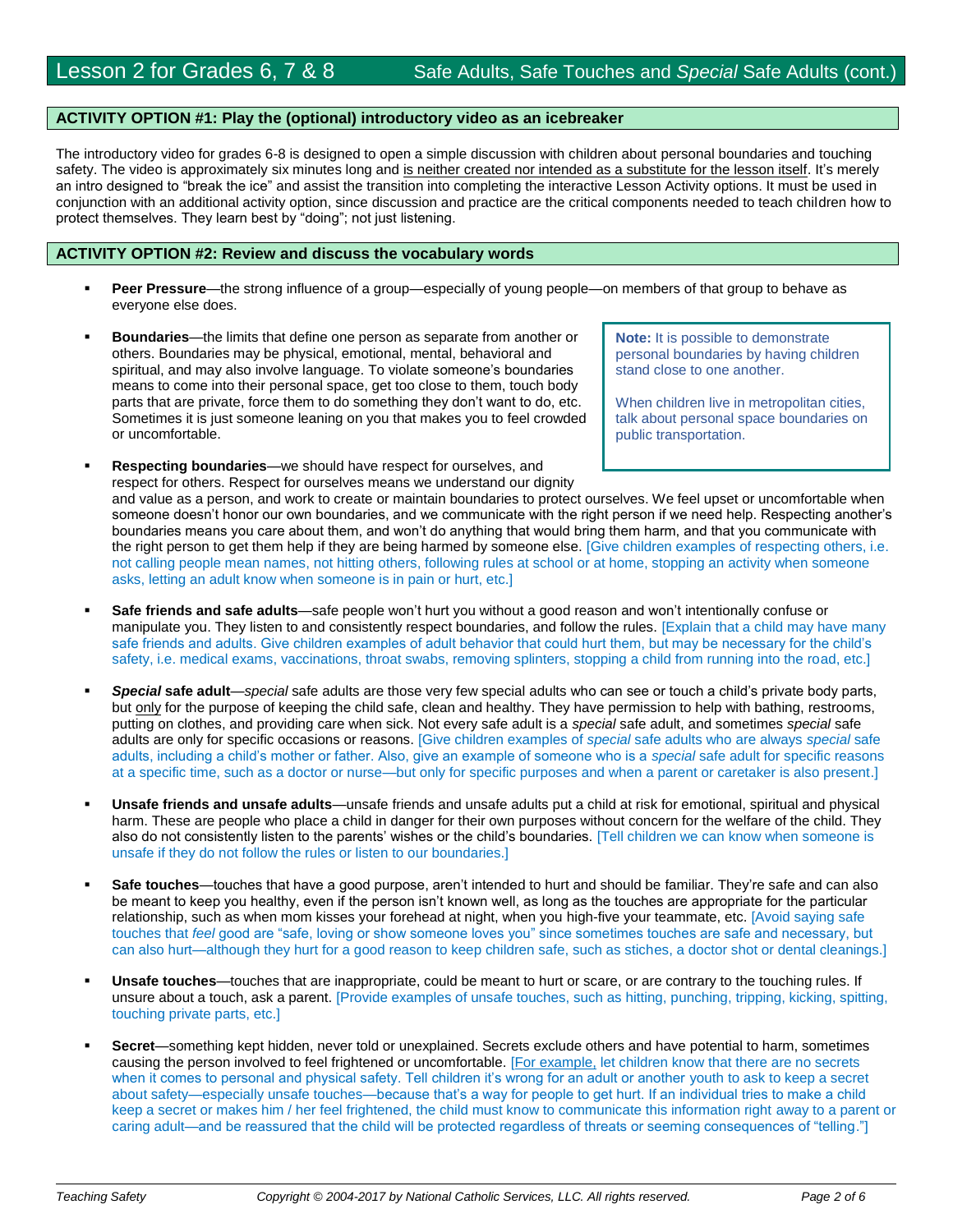#### **ACTIVITY OPTION #3: Continuous Word Puzzle & Grid Worksheet—Review concepts related to boundaries**

- **Preparation:** In preparing for this activity, review the *Teaching Boundaries and Safety Guide: Safe Environment Guide for Caring Adults, Parents and Guardians.* Here the children will quickly work on the example in the worksheet, and then will create their safety statements and grid examples to give to a partner.
- **Directions:** Discuss with the youth the key vocabulary from Activity Option #2 regarding "peer pressure," "boundaries" and "respecting boundaries" before distributing the worksheets.

Then, hand out the Continuous Word Puzzle & Grid Worksheet as a review of boundary terminology.

**SUPPLIES**

Pencils with eraser capabilities

**Note:** The Continuous Word Puzzle & Grid template is included in the downloaded set of materials at the end of this packet. Print sufficient copies of that particular page for the entire class.

*For Part 1:* Let the youth know there is a starting point with the letter "S" they need to find, and inform them they will find the safe "statement" rotating from that starting point. Invite the children to communicate about how they feel regarding the statement in the worksheet. Once the students have drawn their continuous pinwheel and completed Part 1 of the Jumbo Puzzle, invite them to complete Part 2.

*For Part 2:* Ask the youth to create their own individual boundary statements. The statement should include information regarding their physical, emotional, spiritual or verbal boundaries and must have the word "boundary" or "boundaries" within it. Once they have created a boundary statement (or multiple statements), they may then move on to Part 3.

*For Part 3:* They will insert the statements into the grid. Note: they may start within any box and create any pattern such as another similar pinwheel or reverse pinwheel. Or, the students may begin in one direction and then take the words in an opposite direction. As long as the words connect in a continuous pattern, any pattern is possible. If necessary, the children may add on additional columns or rows of squares to the grid to accommodate their statement. Any unused squares should have other letters inserted into them to make the pattern more challenging to identify. Then, ask the children to exchange their worksheets with a partner. The Lesson Leader may assign partners or ask the children to select their own.

For an additional added element of difficulty for Part 3, cover up the safety statement to see if the partner can find the hidden statement in the grid.

**Example:** Part 1: To complete this puzzle, find the correct "S" as the starting point and draw a line that follows a continuous pattern to uncover the safety statement of *"Safe friends and adults respect my physical safety and keep me safe."*



**Part 2:** Now, create your own individual boundary safety statement. It should include information about your boundaries, which could be physical, emotional, spiritual or verbal. Record the statement on the line.

**\_\_\_\_\_\_\_\_\_\_\_\_\_\_\_\_\_\_\_\_\_\_\_\_\_\_\_\_\_\_\_\_\_\_\_\_\_\_\_\_\_\_\_\_\_\_\_\_\_\_\_\_\_\_\_\_\_\_\_\_\_\_\_\_\_\_\_\_\_\_\_\_\_\_\_\_\_\_\_\_\_\_**

#### **My boundary safety statement(s):**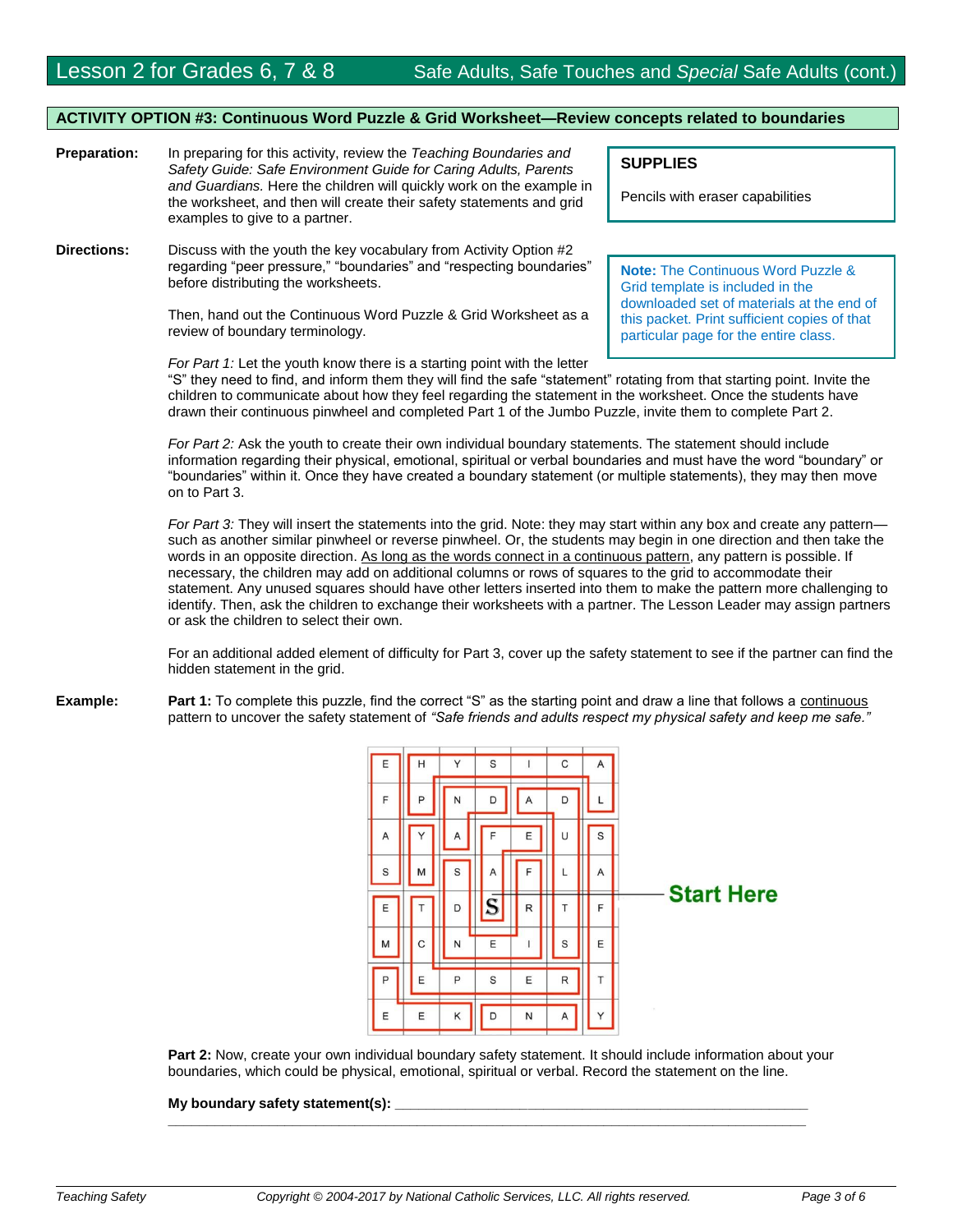**Part 3:** Using the grid, find a starting point and insert your statement(s). You may start within any box and create any pattern in any direction AS LONG AS the statement continues in one, continuous pattern without breaks. At the end, insert random letters into unused squares to make the pattern more challenging to identify. Then, exchange your sheet with a partner to see if they can find your safety statement pattern by drawing a continuous line on your grid. Note: For an additional added element of difficulty, cover up the safety statement to see if the person can find the hidden statement in the grid.

### **ACTIVITY OPTION #4: Multiple Choice—Internet safety worksheet**

**Preparation:** In preparing for this activity, review the *Teaching Boundaries and Safety Guide: Safe Environment Guide for Caring Adults, Parents and Guardians.*

**Directions:** Before distributing the worksheet, explain the following to the youth: When you're using a technological device with the Internet, there are many opportunities to share information about yourself and others.

**Note:** The Multiple Choice template is included in the downloaded set of materials at the end of this packet. Print sufficient copies of that particular page for the entire class.

Be extremely careful with the information you provide, as it could put you or your loved ones at risk for abuse. Items posted or shared on the Internet can have major consequences, and can really hurt others. Think twice before posting anything, even if you have safety filters!

Then, hand out the worksheet and instruct the children to read each statement and select the correct answer from the multiple choice options. They can circle or highlight each answer.

After completing the exercise, go through the examples one by one and ask the youth to articulate why they chose the specific answers. Help them to understand the correct answers by looking at the Answer Key below.

#### **INTERNET SAFETY ANSWER KEY:**

| <b>Question:</b>                                                                                                        | <b>Multiple choice answers:</b>                                                                                                                                                                                                                                 |  |  |  |  |  |
|-------------------------------------------------------------------------------------------------------------------------|-----------------------------------------------------------------------------------------------------------------------------------------------------------------------------------------------------------------------------------------------------------------|--|--|--|--|--|
| What information should you keep to<br>1.<br>yourself when interacting with others<br>or posting about yourself online? | A. My legal name and address information<br>B. My school, city and state<br>C. Both A and B<br>D. The name of my favorite movie                                                                                                                                 |  |  |  |  |  |
| 2. If someone I know online asks me to<br>keep a secret from my family or<br>other friends, what should I do?           | A. Write a post online sharing the information with everyone<br>B. Talk to my parents about it<br>C. Tell only my best friends<br>D. Keep it a secret, because this person is a new friend and you wouldn't want<br>to jeopardize the relationship              |  |  |  |  |  |
| 3. When I've started to talk to someone<br>online who I don't know in person                                            | A. I should be cautious, because I don't actually know if this person is<br>who they say they are<br>B. I don't need to be cautious because it's just communicating over the Internet<br>C. I should believe everything that they say to me—why would they lie? |  |  |  |  |  |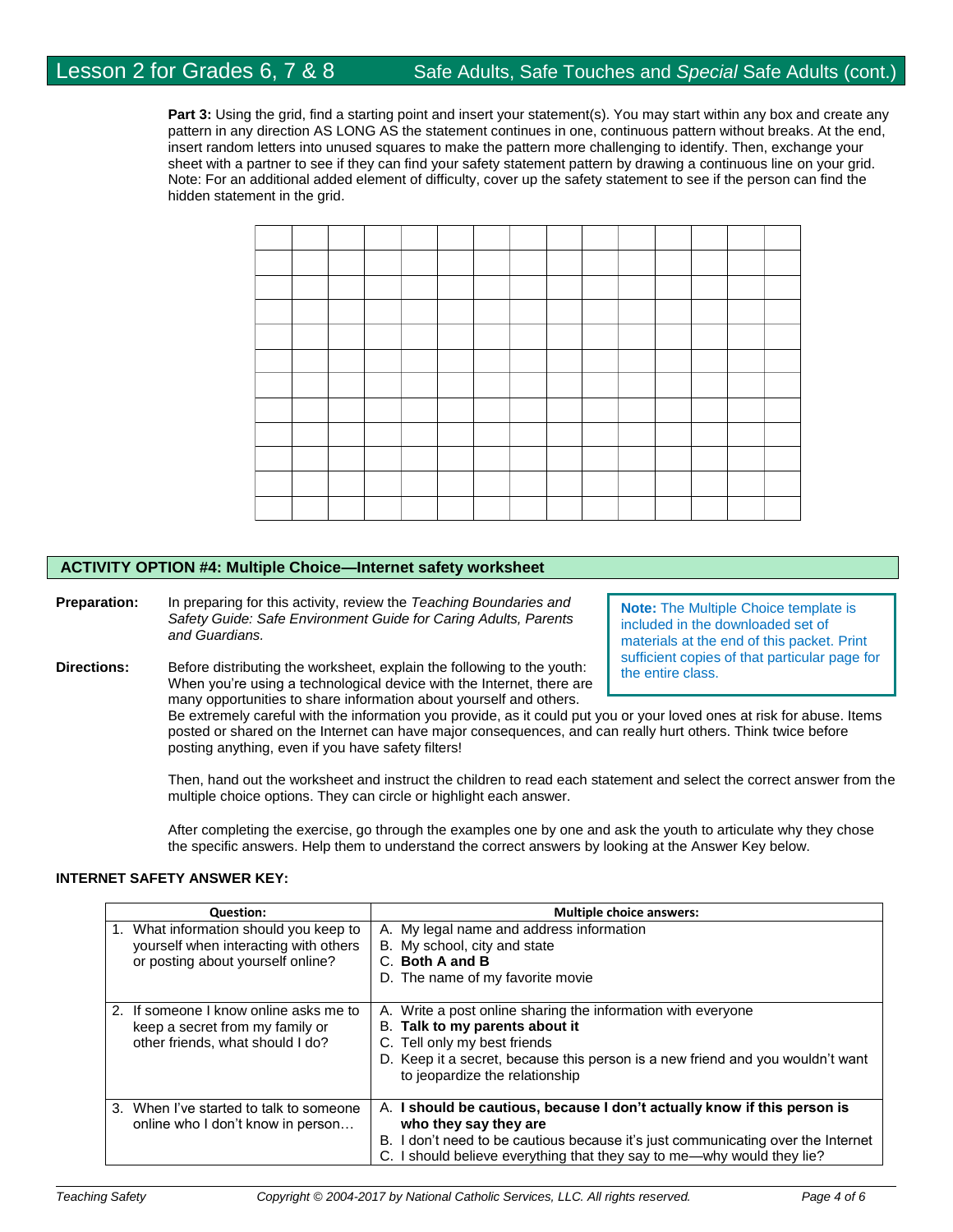| When is it OK to meet with someone<br>4.<br>you've only known online?                                      | A. When you've exchanged enough secrets that you feel safe and comfortable<br>meeting one another<br>B. When they pressure or threaten you, and say if you don't do what they want<br>then they'll do something bad<br>C. When you've spoken to your parents and have developed a plan to<br>safely meet in a safe environment with their approval and presence |
|------------------------------------------------------------------------------------------------------------|-----------------------------------------------------------------------------------------------------------------------------------------------------------------------------------------------------------------------------------------------------------------------------------------------------------------------------------------------------------------|
| 5.<br>What is the right thing to do if<br>someone threatens or bullies you or<br>a friend of yours online? | A. Leave the device / situation, and tell a safe adult immediately-<br>showing them what happened<br>B. Act tough and bully the person back<br>C. Take it upon yourself to respond back to the bully<br>D. Don't tell anyone or do anything—and hope that it will resolve on its own                                                                            |
| 6. What is appropriate behavior online?                                                                    | A. Getting help for others when they aren't getting help for themselves<br>B. Using kind and appropriate language when communicating with others<br>instead of offensive language<br>C. Refusing to join in bullying behavior, making fun of others or participating in<br>inappropriate behavior<br>D. All of the above                                        |

## **ACTIVITY OPTION #5: "Safe Touch" Assignment—related to Lesson 1**

- **Background:** The youth started this activity during Lesson 1 and will finish during this Lesson 2 by reviewing the results of the reporter project.
- **Preparation:** In preparing for this activity, review the *Teaching Boundaries and Safety Guide: Safe Environment Guide for Caring Adults, Parents and Guardians*.

During the Lesson 1, students were given the assignment to play the role of news reporters interviewing "the person on the street" for his / her opinion about this question: *"What is a safe friend or safe adult?"* As reporters, the youth needed to obtain a response to each of the five "w" questions, including: "Who?", "What?", "When?", "Where?" and "Why?" They were to replace the underlined word "*What*" in the above question with each of the other "w" words, and ask each person they interviewed all five "w" questions. After completing the interviews, the youth were to review their audio recordings or notes, create a summary of the findings and prepare to share the feedback in Lesson 2. Sharing their experiences and talking about the interviews gives children an opportunity to discuss what they learned about safe adults, safe friends and safe touches.

#### **Directions:** Give a quick recap of the assignment to the students.

Then, invite volunteers to share their experiences and discuss their findings about how others defined the concept of a safe adult or safe friend.

Ask them the following types of questions as part of the summary process:

- Was there anything surprising with the answers you received?
- Did their definitions match your definitions—explain?
- What would your response be if someone asked you to answer a similar set of "w" questions about "unsafe" adults?
- What would your response be if someone asked you to answer a similar set of "w" questions about "unsafe touches"?

Look for an opportunity to emphasize the following points to students about safe friends, safe adults and safe touches:

- Safe friends and safe adults are those who always respect your boundaries—especially physical touch boundaries
- Safe friends and safe adults honor your right to say "No!"